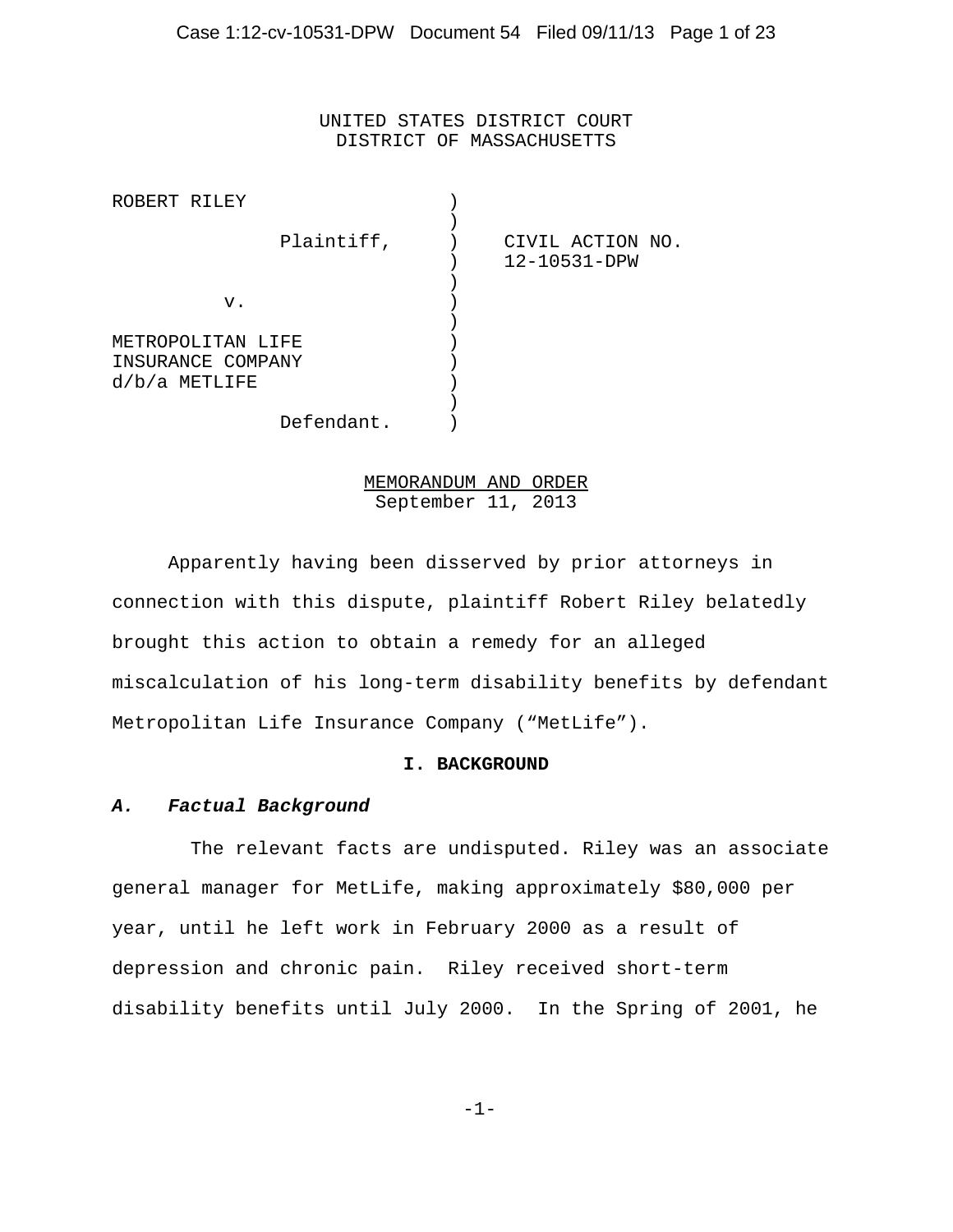## Case 1:12-cv-10531-DPW Document 54 Filed 09/11/13 Page 2 of 23

returned to work in a non-managerial capacity, earning much less than he did in his managerial position.

In May 2002, Riley's chronic pain returned, and he went back on short-term disability through November 2002. When no longer eligible for short-term disability, Riley applied for long-term disability benefits, which were approved in March 2005.

Under the long-term disability plan--an employee benefit plan governed by ERISA, 29 U.S.C. § 1001 *et seq.*--Riley was entitled to receive fifty percent of his pre-disability earnings. MetLife measured Riley's long-term disability from 2002, meaning his benefits were based on his non-managerial salary. Riley was thus entitled to \$871 per month, but the benefit was reduced to \$50 per month--the minimum allowed by the plan--following an offset in the amount of Social Security benefits received by Riley. Using Riley's managerial 2000 salary, his long-term disability benefit would have been about \$3,000 per month which, after the Social Security offset, would have come to about \$1,400 per month.

Riley received his first long-term disability benefits check, for \$50, on April 15, 2005. He continued to receive these checks monthly, but refused to cash them, and returned the checks to MetLife in December 2005. Riley also communicated with MetLife through counsel in October 2005, threatening suit based on MetLife's allegedly improper determination of the period of

-2-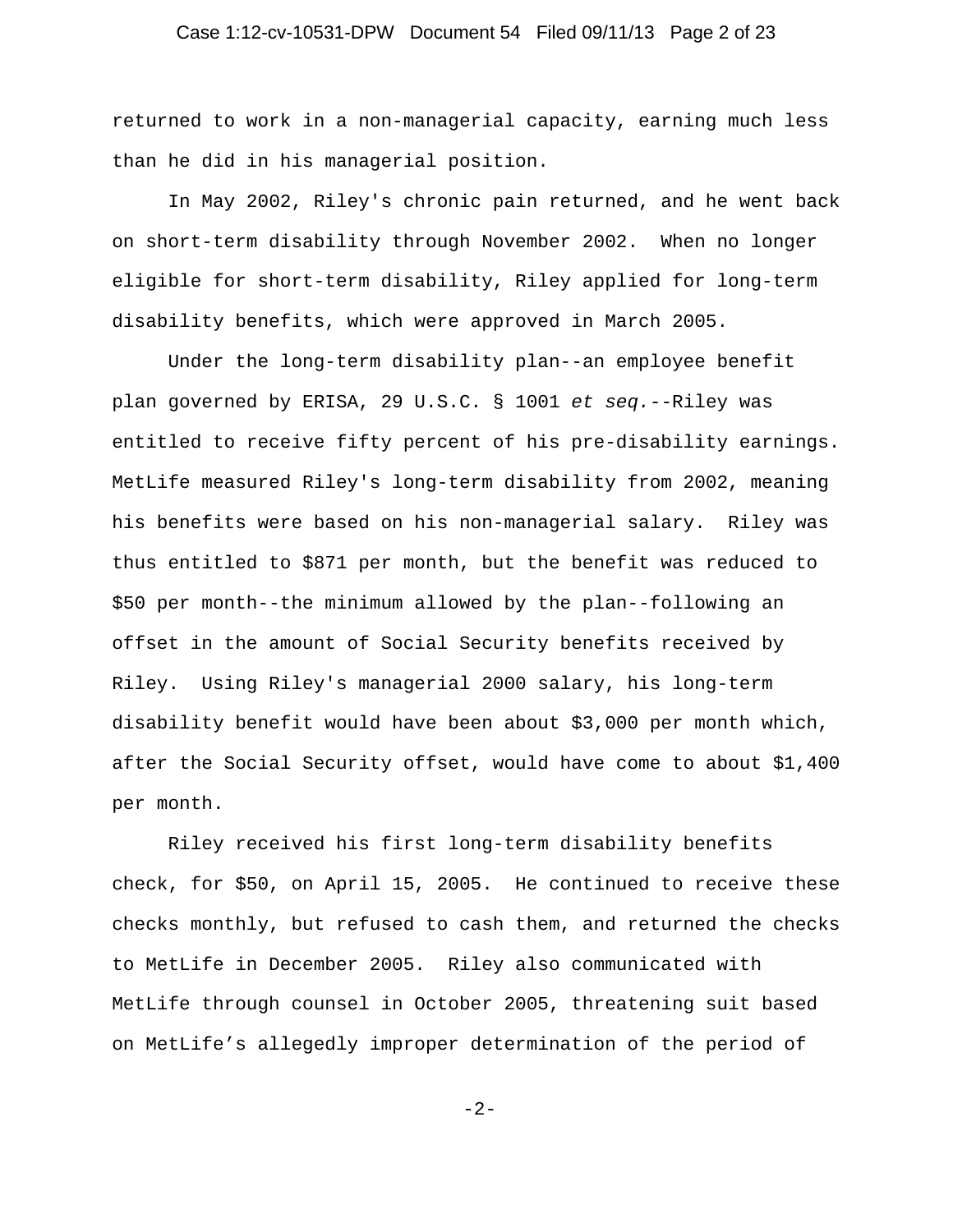long-term disability and the relevant salary Riley earned at the beginning of the period of disability.

Represented by his prior counsel, Reardon & Horgan, Riley brought suit against MetLife in state court under Mass. Gen. Law ch. 93A on Feruary 7, 2007, for the alleged mishandling of his benefits. MetLife removed the case to federal court, and the action was dismissed in November 2007 as preempted by ERISA. *Riley* v. *MetLife*, Order, No. 07-10467-RGS (D. Mass. Nov. 1, 2007). An untimely motion for reconsideration was also denied, and the district court's judgment was affirmed on appeal. *Riley* v. *MetLife*, Judgment, No. 08-2569 (1st Cir. Oct. 14, 2009). Reardon & Horgan, meanwhile, failed to inform Riley that the action had been dismissed, and that the post-judgment motions and appeal had been denied.

Following efforts by Riley to communicate with his counsel early in 2011--which included expressions of concern about the statute of limitations--Reardon & Horgan re-filed suit in federal court on March 18, 2011, bringing a claim under ERISA to recover unpaid benefits. The complaint, however, did not conform to local rules, and counsel also failed to serve MetLife's designated process agent. After Riley's counsel failed to oppose a motion to dismiss by MetLife, the action was dismissed in

 $-3-$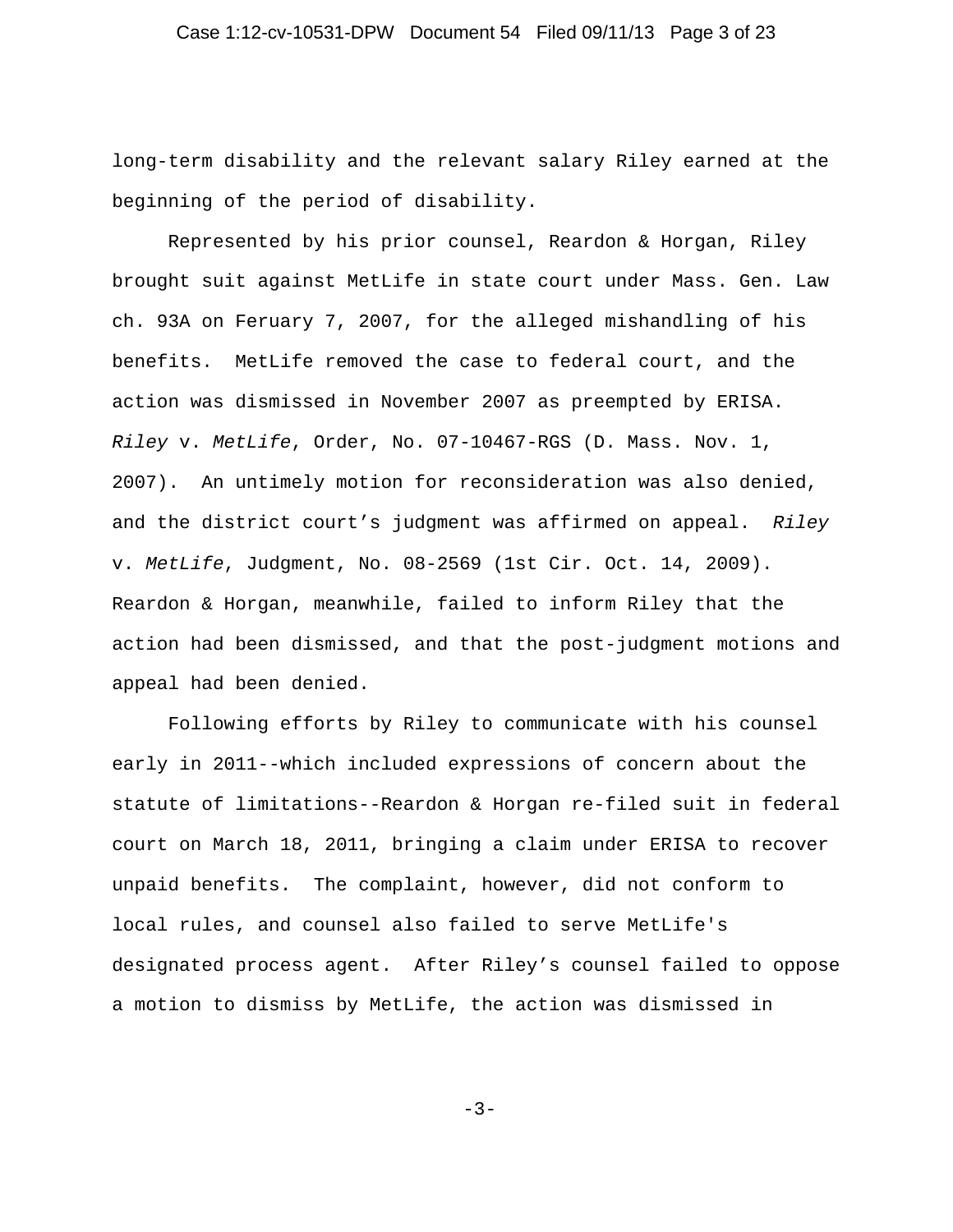## Case 1:12-cv-10531-DPW Document 54 Filed 09/11/13 Page 4 of 23

January 2012. *Riley* v. *MetLife*, Order, No. 11-10473-GAO (D. Mass. Jan. 17, 2012).

#### *B. Procedural History*

Represented by new counsel, Riley filed this action on March 22, 2012. The complaint included malpractice claims against his prior counsel, but the parties have stipulated to dismissal of those claims. Remaining is Riley's claim under ERISA to recover unpaid disability benefits from MetLife. Following limited discovery structured to address timeliness questions, on November 30, 2012, MetLife filed the motion for summary judgment before me on the ground that this action was filed outside the applicable statute of limitations.

#### **II. STANDARD OF REVIEW**

Fed. R. Civ. P. 56 "mandates the entry of summary judgment, after adequate time for discovery and upon motion, against a party who fails to make a showing sufficient to establish the existence of an element essential to that party's case, and on which that party will bear the burden of proof at trial." *Celotex Corp.* v. *Catrett*, 477 U.S. 317, 322 (1986). The question is whether, viewing the facts in the light most favorable to the nonmoving party, there is a "genuine dispute as to any material fact." Fed. R. Civ. P. 56(a); *Casas Office Machines, Inc.* v. *Mita Copystar Am., Inc.*, 42 F.3d 668, 684 (1st Cir. 1994).

 $-4-$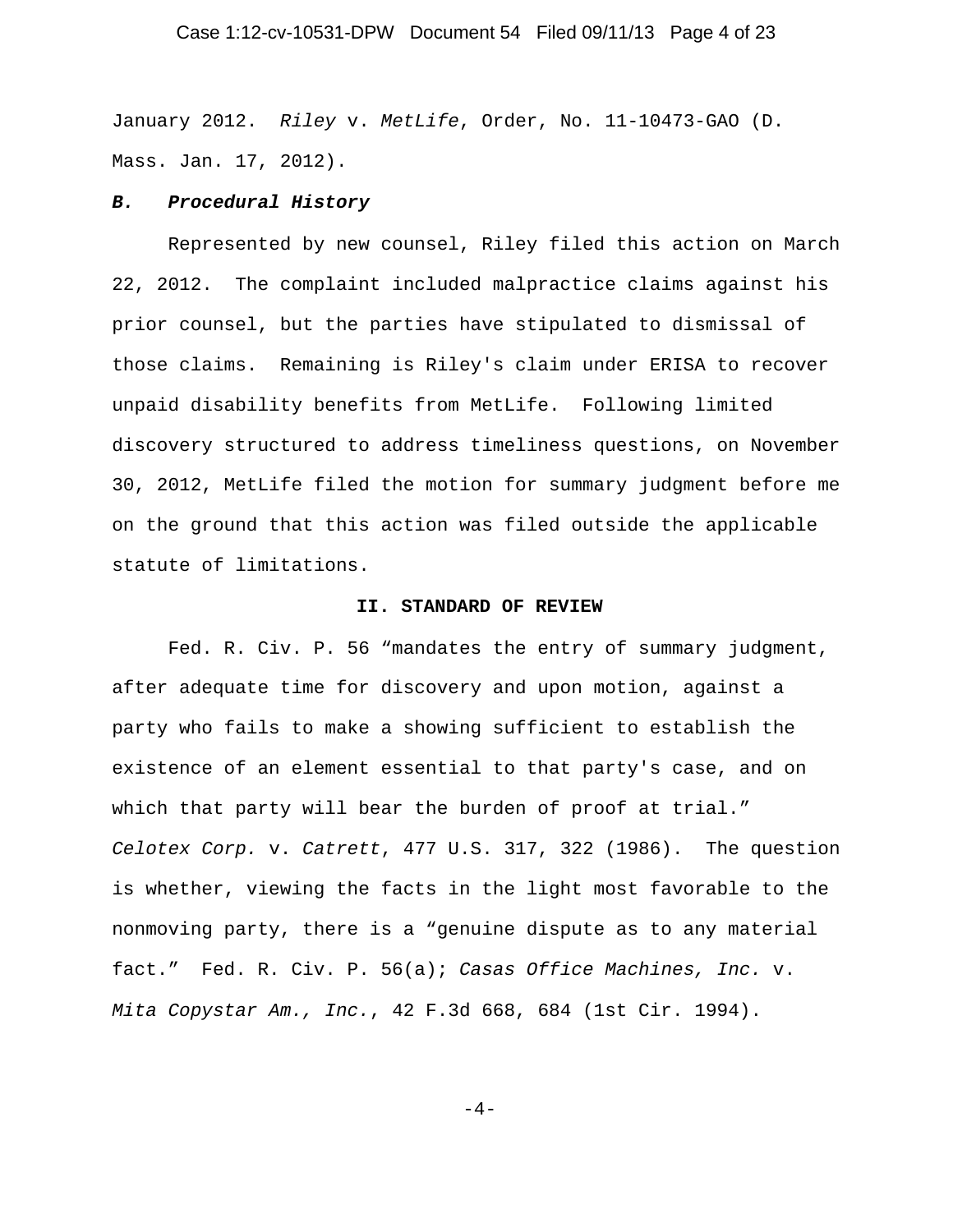#### **III. STATUTE OF LIMITATIONS**

#### *A. Legal Framework*

The parties agree that ERISA does not supply a statute of limitations for Riley's claim, given that the allegations are unrelated to a breach of fiduciary duty. *Cf.* 29 U.S.C. § 1113 (setting limitation on claims for breach of fiduciary duty). Without guidance from federal law, courts borrow the limitations period for the most closely analogous state law, while applying federal common law to determine the accrual date. *Salcedo* v. *John Hancock Mut. Life Ins. Co.*, 38 F. Supp. 2d 37, 42 (D. Mass. 1998) (citing *Carreras-Rosa* v. *Alves-Cruz*, 127 F.3d 172, 174 (1st Cir. 1997)).

Both parties characterize Riley's claim as one to correct MetLife's miscalculation of his long-term disability benefits, and to recover resulting unpaid benefits. Riley, however, does not specify which civil enforcement provision of ERISA § 502 he means to invoke. *See, e.g.*, 29 U.S.C. § 1132(a)(1)(B) (allowing plan participant "to recover benefits due to him under the terms of his plan" and "to enforce his rights under the terms of the plan"); *id.* § 1132(a)(3) (allowing plan participant to obtain "appropriate equitable relief . . . to redress" plan violations). In any event, the parties agree that Riley's claim is most closely analogous to a claim for breach of contract, and thus the six-year statute of limitations under Massachusetts law applies.

-5-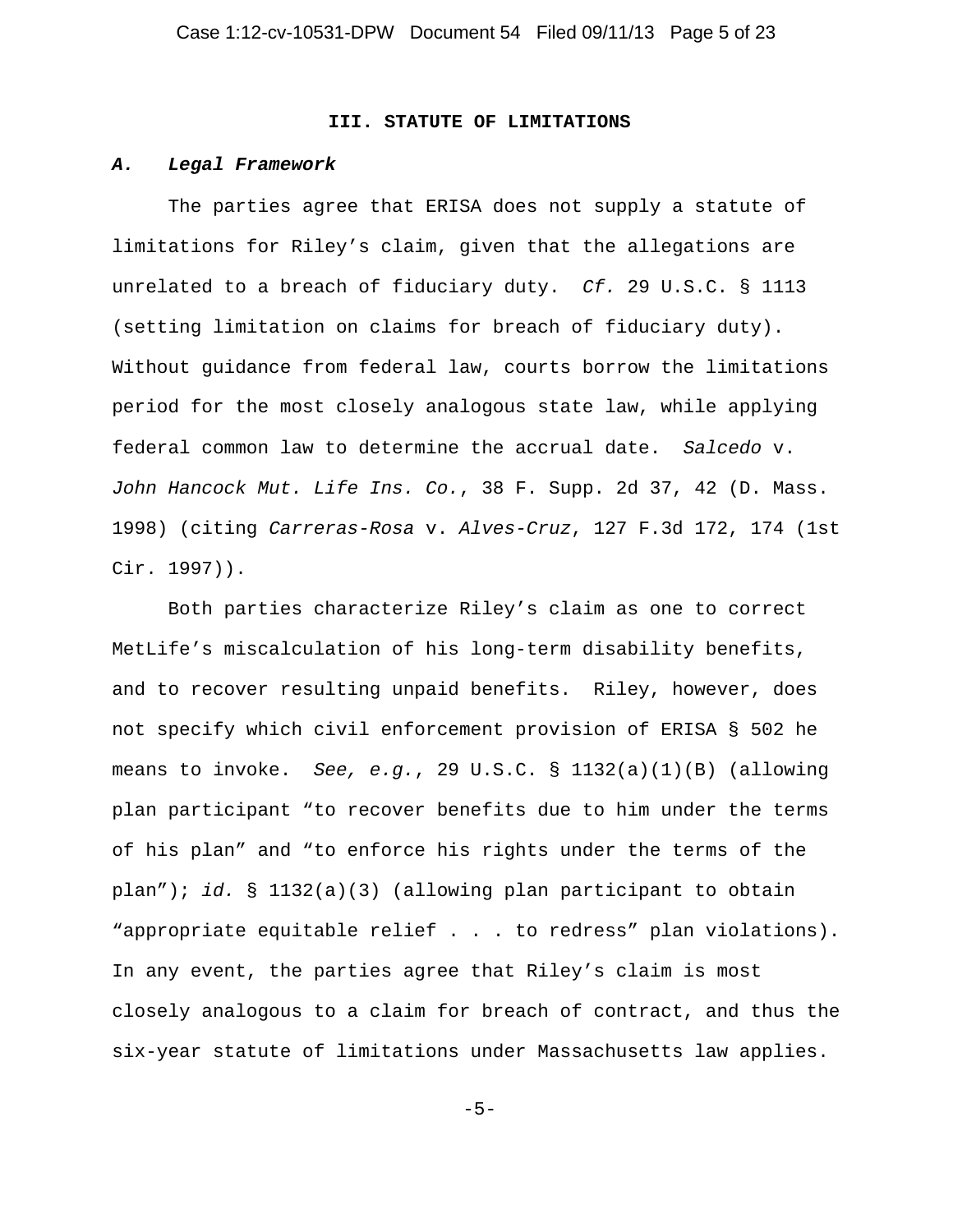## Case 1:12-cv-10531-DPW Document 54 Filed 09/11/13 Page 6 of 23

*Laurenzano* v. *Blue Cross & Blue Shield of Massachusetts, Inc. Ret. Income Trust*, 134 F. Supp. 2d 189, 207 (D. Mass. 2001).

MetLife contends that Riley's claim accrued when he knew or reasonably should have known that his benefits payment had been miscalculated. *See Novella* v. *Westchester County*, 661 F.3d 128, 147 (2d Cir. 2011) (applying federal common law); *cf. also Miller* v. *Fortis Benefits Ins. Co.*, 475 F.3d 516, 520 (3d Cir. 2007) (applying federal common law). Riley's communications with MetLife following the benefits determination and his refusal to cash his benefits checks establish that Riley knew of the alleged miscalculation by no later than 2005. Regardless, Riley should have known about the alleged miscalculation shortly after he started receiving benefits in April 2005, given the obvious difference between an award based on his managerial salary and one based on his non-managerial salary. Thus by the standard for accrual proposed by MetLife, there is no question that this action, filed in 2012, falls outside the six-year limitations period.

Riley responds that his claim is akin to one for breach of an installment contract, whereby each underpayment is an independent breach giving rise to a new cause of action and subject to a new statute of limitations. In many states, the statute of limitations on a claim to recover any individual installment runs from the date on which the installment was due.

-6-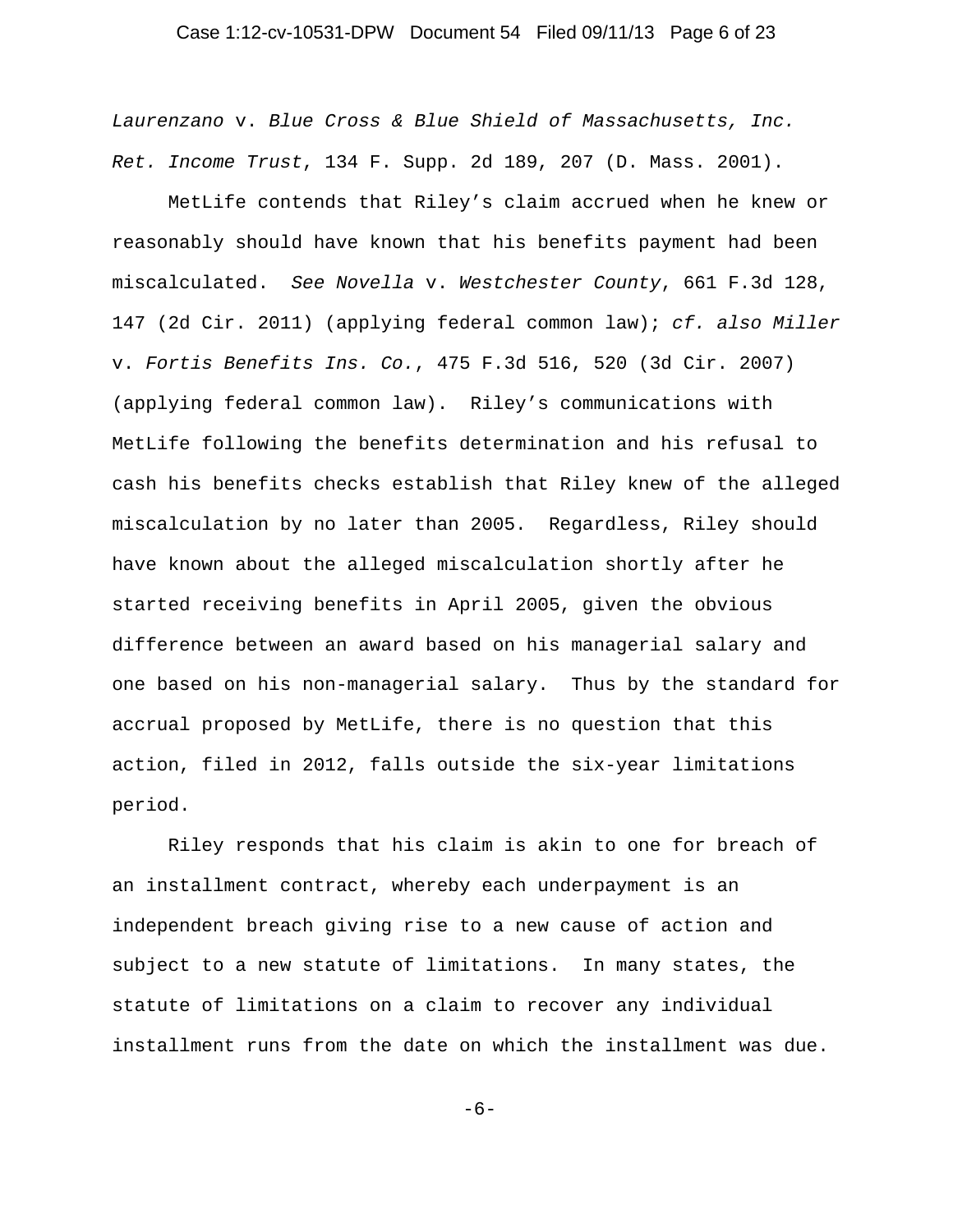#### Case 1:12-cv-10531-DPW Document 54 Filed 09/11/13 Page 7 of 23

*See Berezin* v. *Regency Sav. Bank*, 234 F.3d 68, 73 (1st Cir. 2000) (Lipez, J.) (applying Massachusetts law); *Pierce* v. *Metro. Life Ins. Co.*, 307 F. Supp. 2d 325, 333 (D.N.H. 2004) (applying New Hampshire law); *id.* at 330 (collecting cases from other states). Thus Riley argues he can recover for underpayments that occurred within six years of the filing of this action, even if a challenge to the initial miscalculation would not be timely.<sup>1</sup>

#### *B. Relevant Authority*

The First Circuit has not provided complete guidance as to the propriety of using an "installment contract" approach in actions to recover underpayments on an ERISA benefits plan. In *McNamara* v. *City of Nashua*, 629 F.3d 92 (1st Cir. 2011), a City of Nashua employee brought a state-law breach of contract claim and a federal § 1983 claim, among others, against the City for having misreported certain information to the state retirement

 $^1$  Riley's approach might be called a "continuing violation theory"; courts have used that term without great precision. In circumstances similar to those presented by this case, several circuits have treated a "continuing violation" approach as synonymous with Riley's "installment contract" theory. *Novella* v. *Westchester County*, 661 F.3d 128, 145 (2d Cir. 2011); *Miller* v. *Fortis Benefits Ins. Co.*, 475 F.3d 516, 520 (3d Cir. 2007). However, a "continuing violation" approach might also mean that the statute of limitations is tolled until the last breach occurs. *See, e.g.*, *Edes* v. *Verizon Communications, Inc.*, 417 F.3d 133, 139 (1st Cir. 2005); *Pisciotta* v. *Teledyne Indus., Inc.*, 91 F.3d 1326, 1332 (9th Cir. 1996). Riley does not advocate for the latter approach. In the interest of clarity, I will refer to Riley's theory of accrual--whereby each underpayment constitutes a fresh breach and starts a new statute of limitations--only as the "installment contract" approach.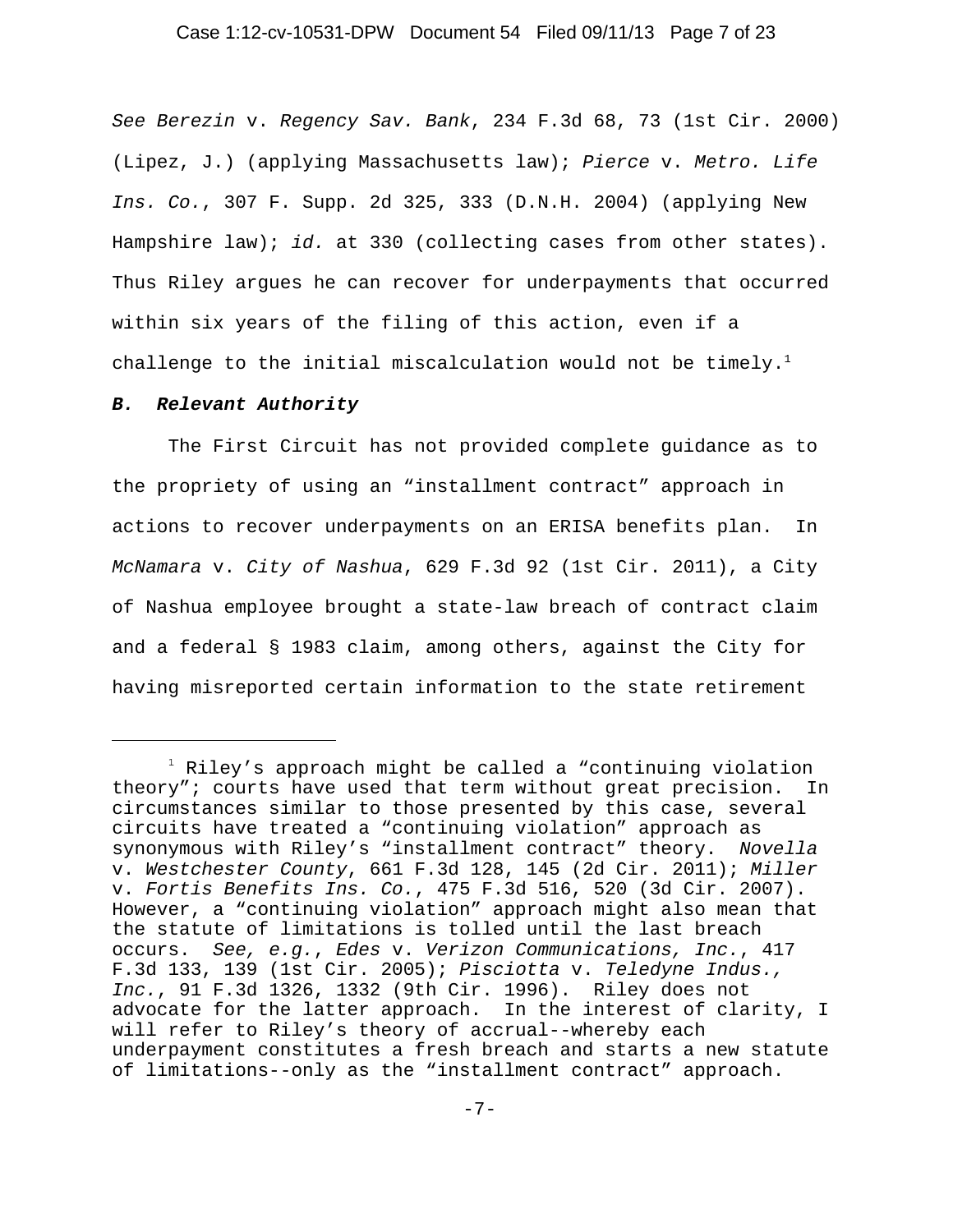## Case 1:12-cv-10531-DPW Document 54 Filed 09/11/13 Page 8 of 23

system--resulting in underpayment of benefits. *Id.* at 94. Although plaintiff filed suit in August 2008, reasonable diligence would have revealed the misreporting in 2001. *Id.* at 94, 96. Emphasizing that the suit was against the City (which was responsible only for the initial misreporting), and not the retirement system (which made the continued underpayments of benefits), the *McNamara* court found the suit barred by the applicable three-year statute of limitations. *Id.* at 96-97.

In dictum, however, the court noted that "conceivably if the City had to make periodic payments to McNamara and successively underpaid him, a claim might arise each time a payment was made and a suit could be brought within the limitations period on any underpayment." *McNamara*, 629 F.3d at 96. Needless to say, this speculative dictum is not binding.

I do not view the dictum in *McNamara* as a straw in the wind suggesting how the First Circuit might decide this case. The plaintiff in *McNamara* apparently did not even argue that the federal standard of accrual might differ from the state standard, *id.* at 95 ("although federal law governs the time of accrual . . . [plaintiff] makes nothing of this"), and the court thus seemed to work from the assumption that state law governed, *see id.* at 96 (prefacing its discussion of the "installment contract" rule with the observation that "New Hampshire courts may not have a case directly on point," and citing only state cases or cases in

-8-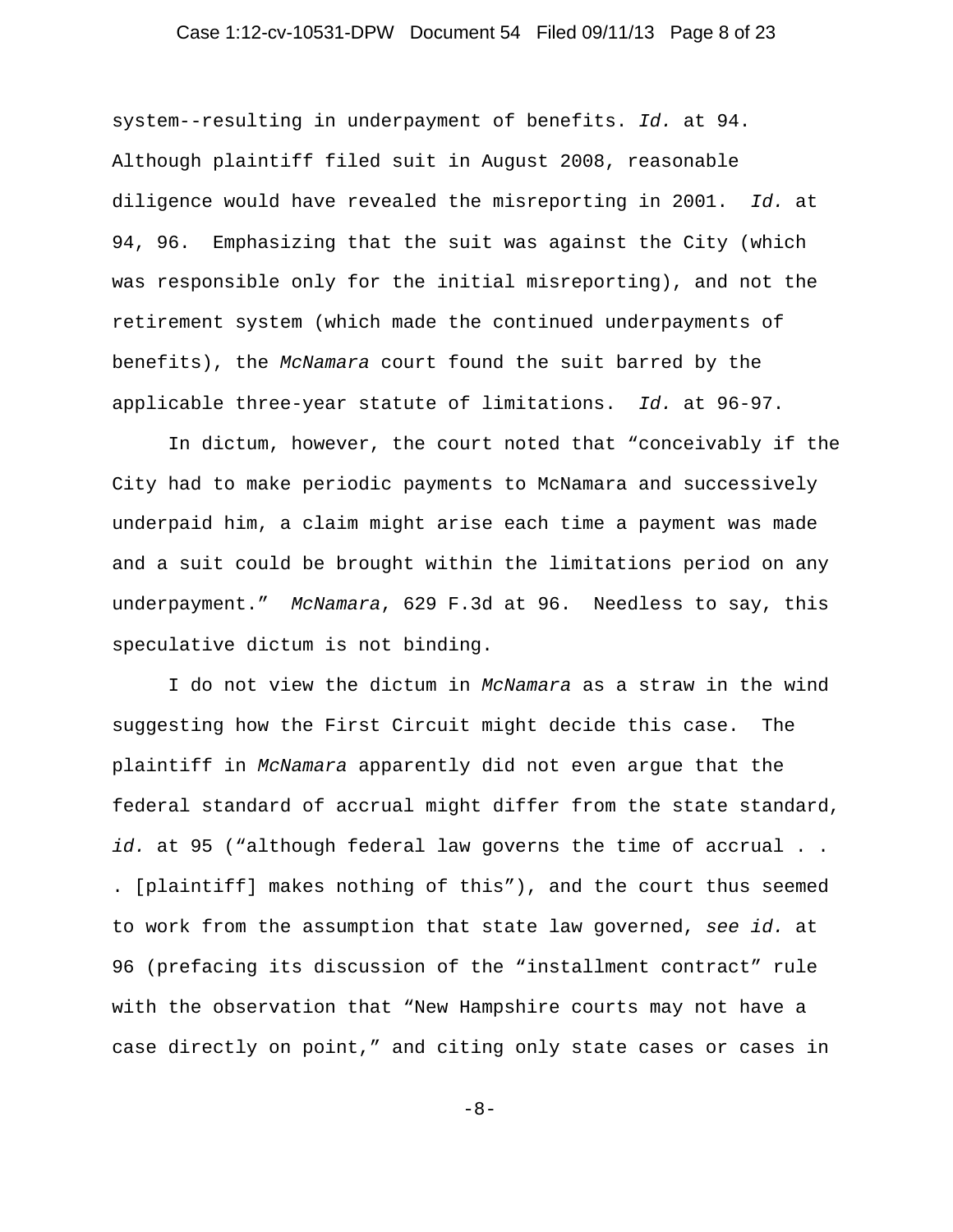## Case 1:12-cv-10531-DPW Document 54 Filed 09/11/13 Page 9 of 23

which federal courts applied state law). The federal rule of accrual in a claim to recover benefits under an ERISA plan, however, might differ from a state's approach to claims for breach of other insurance contracts. Moreover, the considerations as to accrual of a § 1983 claim, sounding in tort, might differ from those applicable to an ERISA claim more closely analogous to one for breach of contract--a dynamic I discuss more fully below. In short, the comment in *McNamara* about a "conceivable" approach was made in passing, without addressing plaintiff's unwarranted assumption that federal law regarding accrual would not produce a different result than state law, and without discussion of the relevant considerations or even citation to much of the relevant authority.

MetLife contends that *Edes* v. *Verizon Communications, Inc.*, 417 F.3d 133 (1st Cir. 2005), cuts against the dictum in *McNamara* that might support applying an "installment contract" approach. *Edes*, however, is also of limited relevance. There, temporary workers argued that their employer interfered with their right to participate in the company's employee-benefit plan, in violation of ERISA § 510, 29 U.S.C. § 1140, by relegating them to thirdparty payrolls even though they functioned in all respects like regular full-time employees. Plaintiffs argued that they incurred a new injury every time they received a paycheck from the third-party payor while still being denied benefits under the

-9-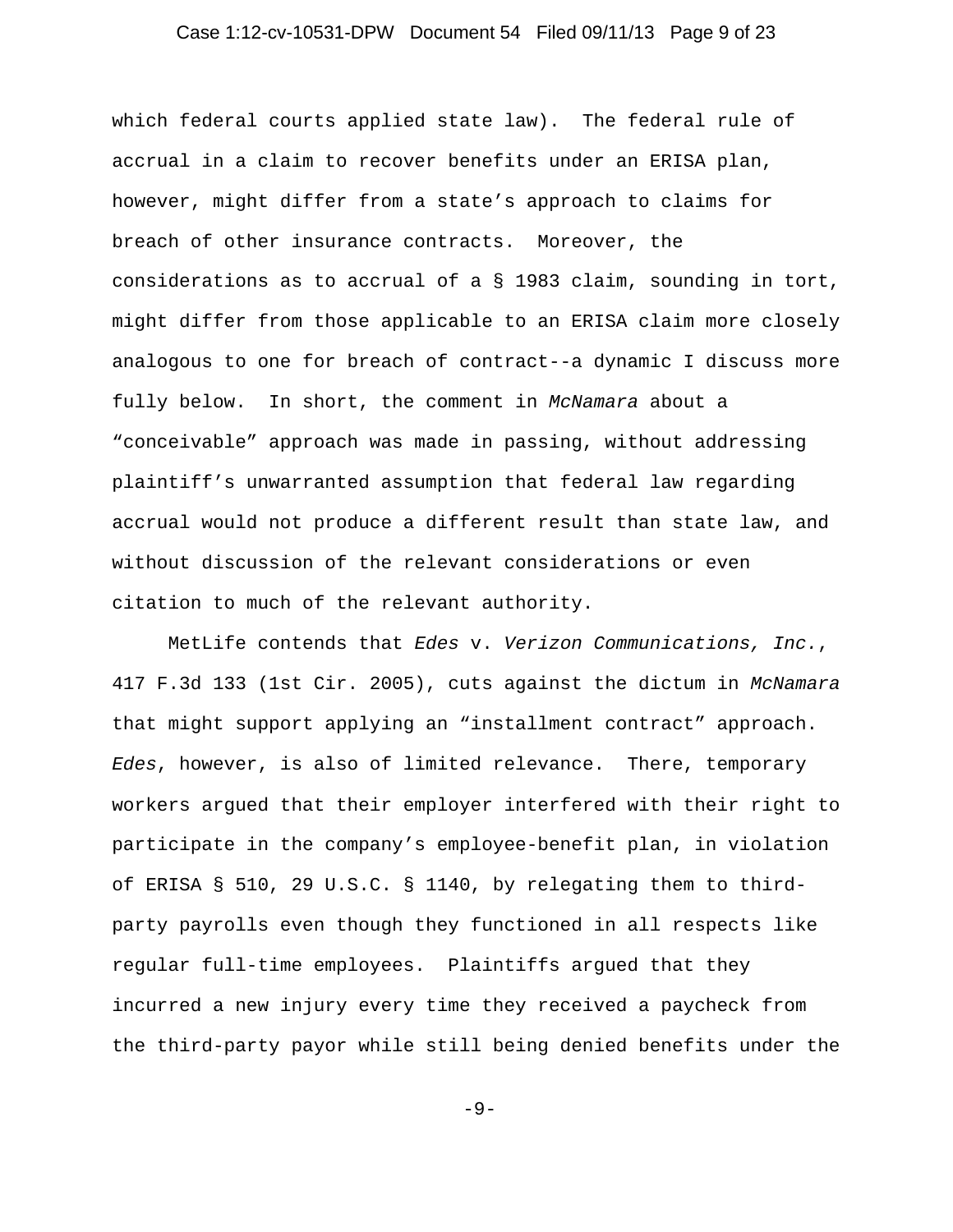## Case 1:12-cv-10531-DPW Document 54 Filed 09/11/13 Page 10 of 23

employer's ERISA plans. The court, however, reasoned that the "wrongful conduct, if any, involved the misclassification of Plaintiffs as off-payroll employees at their time of hire." *Edes*, 417 F.3d at 139.

A claim for violation of ERISA § 510, however, is more closely analogous to an action in tort and thus is subject to the Massachusetts three-year statute of limitations on tort actions. *Edes*, 417 F.3d at 138. More fundamentally, the considerations underlying accrual of an action for violation of ERISA § 510 are different from those underlying a claim to recover benefits under ERISA § 502. *See Thompson* v. *Ret. Plan for Employees of S.C. Johnson & Son, Inc.*, 651 F.3d 600, 604 n.5 (7th Cir. 2011). Although Riley's contract-like claim could not have accrued before the allegedly miscalculated benefits determination, this would not be the case if Riley's claim were one under ERISA § 510. A claim under ERISA § 510 accrues when a plaintiff reasonably becomes aware of the interference with his rights, even if the conduct occurred "*before* the participant becomes entitled to benefits under the terms of the plan" or "before the [employer] has considered or denied a request for benefits." *Tolle* v. *Carroll Touch, Inc.*, 977 F.2d 1129, 1139 (7th Cir. 1992).That is because ERISA § 510 "is not aimed at assuring that both sides abide by the written terms of the contract," but rather seeks to prevent employers from "interfering with the

 $-10-$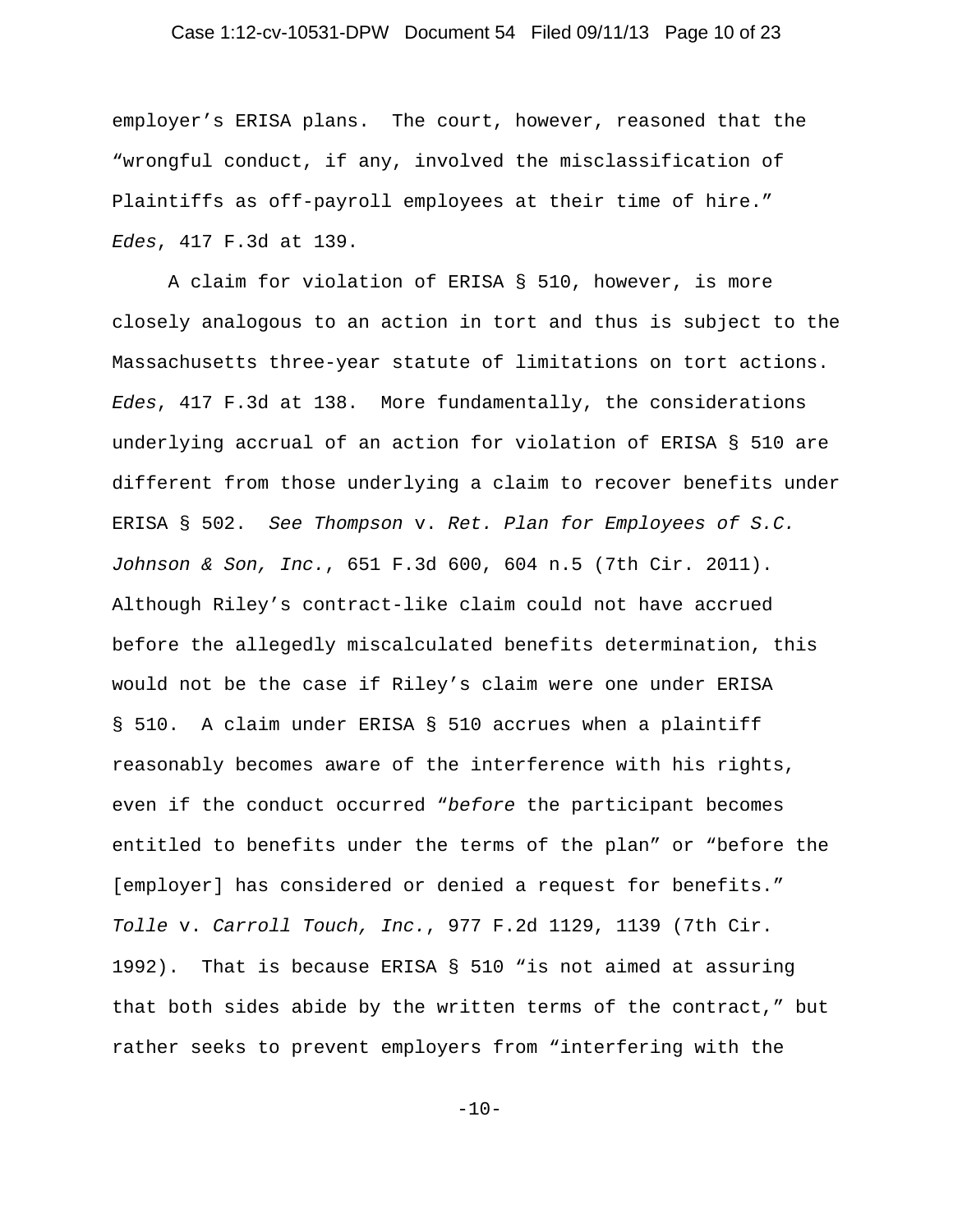## Case 1:12-cv-10531-DPW Document 54 Filed 09/11/13 Page 11 of 23

participant's ability to collect benefits." *Id.* Given the different considerations at play, the court's refusal to find a "continuing tort" in *Edes* is of limited relevance here.<sup>2</sup> Cf. *Henglein* v. *Colt Indus. Operating Corp.*, 260 F.3d 201, 214 (3d Cir. 2001) (because "differing factual situations require consideration of varying periods," limitations periods and accrual standards from other contexts "should not be 'rotely' applied").

Lacking binding First Circuit authority, I turn to a survey of other sources of authority for guidance. Although many states apply the "installment contract" rule to claims to recover payments on insurance policies, *see Pierce*, 307 F. Supp. 2d at 330 (collecting cases), federal circuit courts have uniformly moved away from an "installment contract" approach to accrual where the plaintiff seeks to correct a miscalculation and recover unpaid benefits under an ERISA plan.

For example, in a case involving an allegedly improper calculation of benefits under a disability pension plan, the Second Circuit found that the statute of limitations begins to run "when there is enough information available to the

<sup>2</sup> *Edes* does, however, explain why both parties ignore portions of the complaint alleging that MetLife sought to interfere with Riley's rights under the benefit plan, in violation of ERISA § 510. *See* Compl. ¶ 31. To the extent Riley continues to rely on such allegations, his claim is plainly timebarred under *Edes*.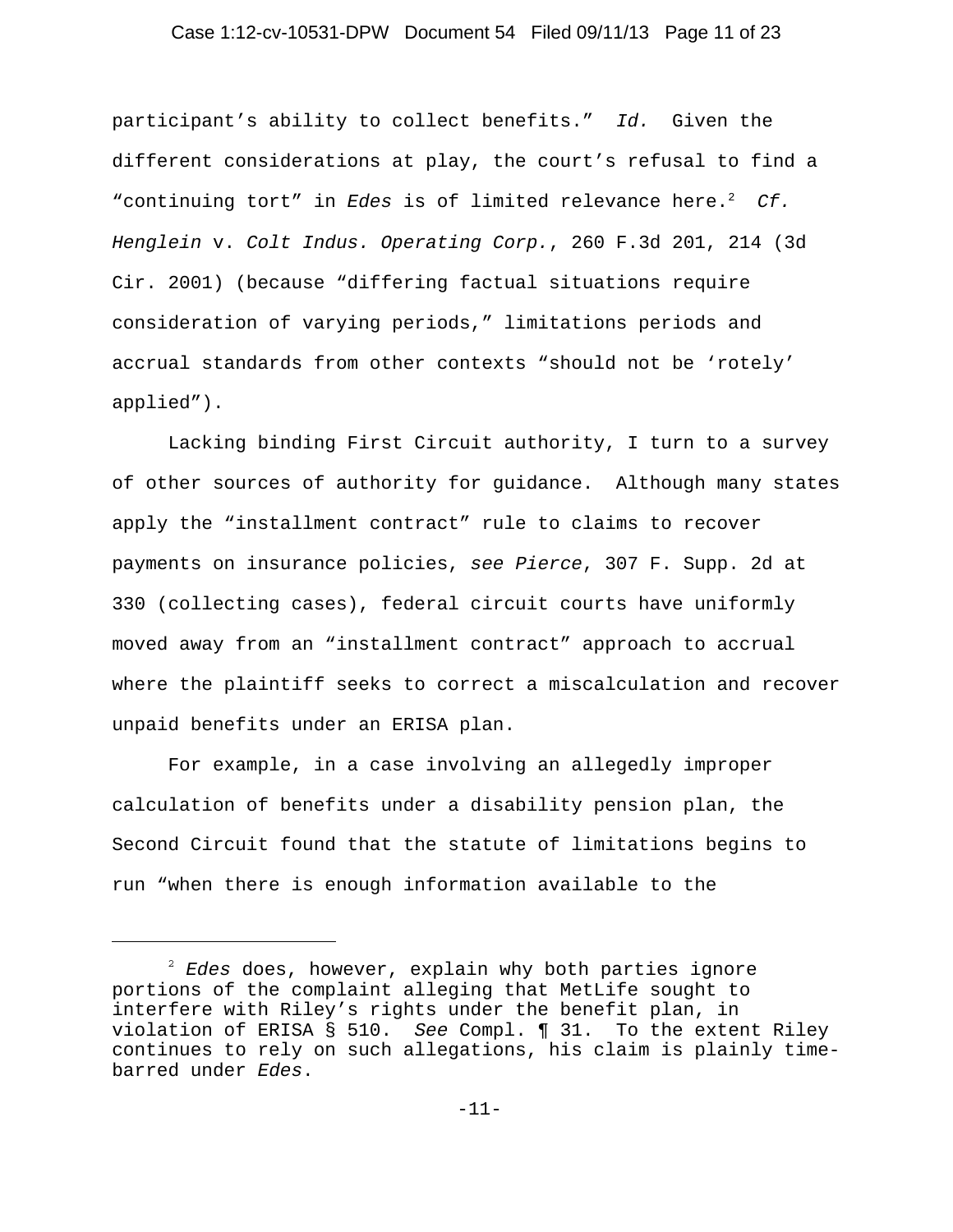## Case 1:12-cv-10531-DPW Document 54 Filed 09/11/13 Page 12 of 23

[beneficiary] to assure that he knows or reasonably should know of the miscalculation." *Novella*, 661 F.3d at 147. In doing so, the court refused to view each underpayment as a fresh breach, reasoning that such an approach would make sense only "where separate violations of the same type, or character are repeated over time." *Id.* at 146 (internal quotation and citation omitted). Rather, the Court held that miscalculation of benefits was a single, wrongful act with lasting negative effects. *Id.*

The Third Circuit, in another case involving a miscalculation of disability benefits, found that the plaintiff's claim accrued when his benefits under the plan had been "clearly repudiated." *Miller*, 475 F.3d at 520. As relevant here, the court concluded that

an underpayment can qualify as a repudiation because a plan's determination that a beneficiary receive less than his full entitlement is effectively a partial denial of benefits. Like a denial, an underpayment is adverse to the beneficiary and therefore repudiates his rights under a plan.

*Id.* at 521. The court was unwilling to encourage excessively long limitations periods--for example, in cases where benefits payments did not begin until well after the allegedly erroneous benefits determination--and thus rejected the "installment contract" approach. *Id.* at 522; *accord Lang* v. *Aetna Life Ins. Co.*, 196 F.3d 1102, 1105 (10th Cir. 1999) (installment contract approach would give claims potentially "indefinite lifespan,"

-12-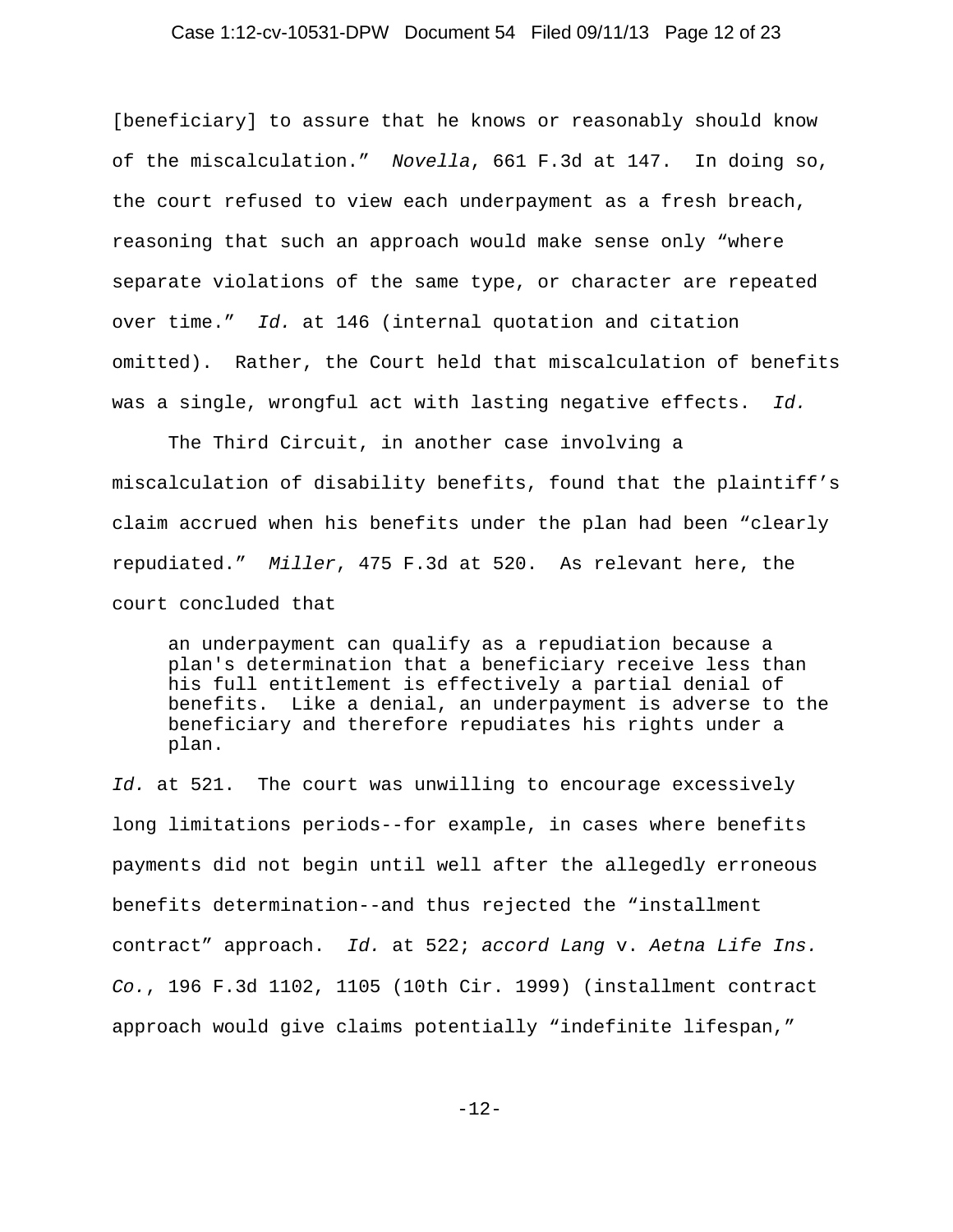## Case 1:12-cv-10531-DPW Document 54 Filed 09/11/13 Page 13 of 23

which would "undermine the overriding purpose of a statute of limitation").

The Ninth Circuit, in a claim to recover underpaid insurance premium reimbursements, found that the statute of limitations ran from the point at which the employer initially froze reimbursements, rather than from the date of subsequent underpayments. *Pisciotta* v. *Teledyne Indus., Inc.*, 91 F.3d 1326, 1332 (9th Cir. 1996) (per curiam). The court found this approach consistent with the general federal rule of accrual: that the statute of limitations begins to run "when a plaintiff knows or has reason to know of the injury that is the basis of the action." Id. (internal quotation and citation omitted).<sup>3</sup>

<sup>&</sup>lt;sup>3</sup> Previously, in a case involving the implementation of a pension plan amendment that unlawfully scheduled the phase-out of payment increases over several years, the Ninth Circuit had reasoned that "[e]ach check issued to [the beneficiary] in an amount reduced under the inoperative amendment constitutes a fresh breach." *Meagher* v. *Int'l Ass'n of Machinists & Aerospace Workers Pension Plan*, 856 F.2d 1418, 1423 (9th Cir. 1988). However, the Ninth Circuit later limited if not effectively rejected *Meagher* in *Phillips* v. *Alaska Hotel & Rest. Employees Pension Fund*, 944 F.2d 509, 520 (9th Cir. 1991), which found that a pension fund's continued failures to relax restrictive vesting rules did not re-start the statute of limitations. In a concurring opinion in *Phillips*, Judge O'Scannlain distinguished *Meagher* on the ground that "each application of the [unlawful plan amendment at issue in *Meagher*] reduced the amount of benefits to which the plaintiff would otherwise have been entitled"; the *Phillips* plaintiffs, by contrast, "identified no series of successive, overt acts." *Id.* at 523 (O'Scannlain, J., concurring).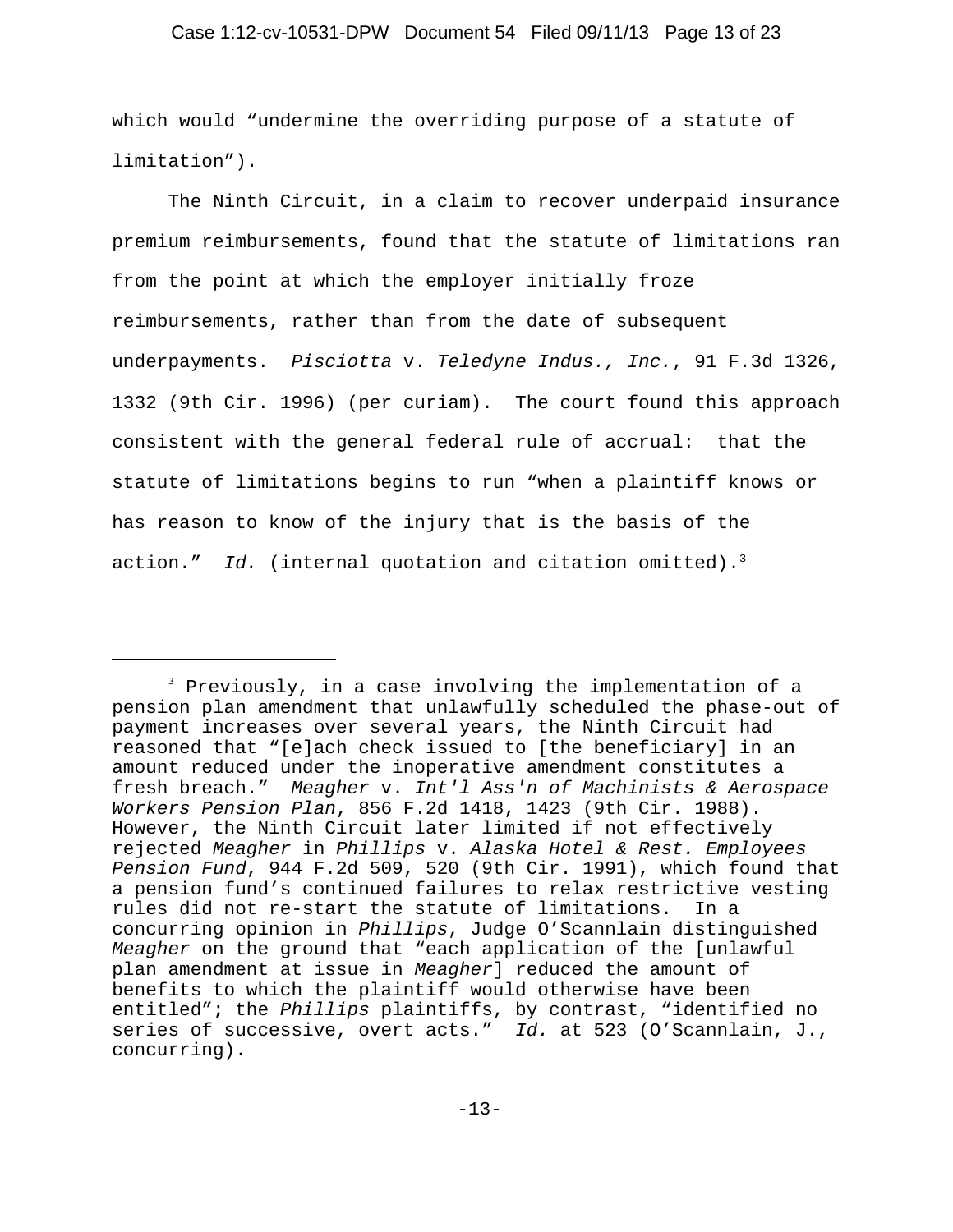## *C. Analysis*

Given the lack of binding First Circuit authority and the weight of authority from other circuits, I decline to adopt an "installment contract" approach to the statute of limitations here. Rather, I find that Riley had a single cause of action that accrued in 2005, when he should have known that MetLife had clearly repudiated his entitlement to a greater amount of long-term disability benefits. *Cf. Miller*, 475 F.3d at 521. As described in *Miller*, "repudiation by underpayment should ordinarily be made known to the beneficiary when he first receives his miscalculated benefit award" because "[a]t that point, the beneficiary should be aware that he has been underpaid and that his right to a greater award has been repudiated." *Id.*<sup>4</sup>

In federal question cases, and absent a contrary directive from Congress, "a plaintiff's cause of action accrues when he discovers, or with due diligence should have discovered, the

<sup>&</sup>lt;sup>4</sup> The "clear repudiation" test produces the same result in this case as would the test proposed by MetLife and adopted by the Second Circuit. *Cf. Novella*, 661 F.3d at 147 (calling "clear repudiation" rule a "similar reasonableness approach"). I nevertheless use the "clear repudiation" rule because it allows for consistent terminology in the point at which non-fiduciary ERISA claims will accrue--namely, upon a formal denial of benefits. *Miller*, 475 F.3d at 521 n.3 ("We recognize that it slightly strains the word 'repudiation' to use it in the context of a benefit award, but we believe it appropriate in order to preserve consistency with cases addressing non-fiduciary claims for benefits."). "Repudiation" is also more consistent with the point at which an analogous breach of contract claim might accrue. *Cf.* 23 Williston on Contracts § 63:28 (4th ed. 2012) ("[A]n anticipatory repudiation is a breach of contract.").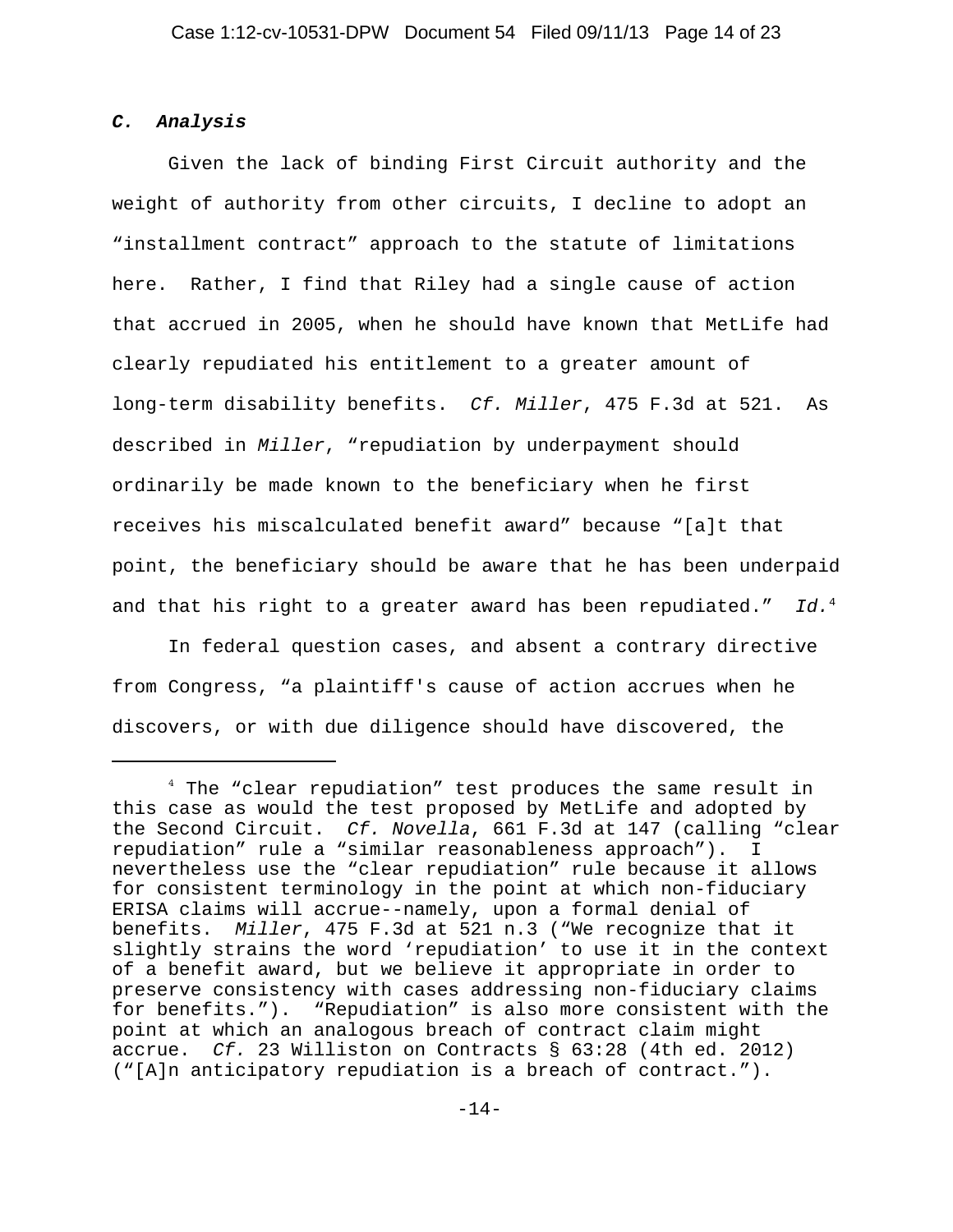## Case 1:12-cv-10531-DPW Document 54 Filed 09/11/13 Page 15 of 23

injury that is the basis of the litigation." *Union Pac. R. Co.* v. *Beckham*, 138 F.3d 325, 330 (8th Cir. 1998). Here, the repudiation by miscalculation, rather than the series of resulting underpayments, better captures the wrong that Riley seeks to redress. As the Second Circuit reasoned in *Novella*, the miscalculation was the single, discrete wrong--albeit with lasting negative effects. *Novella*, 661 F.3d at 147. The point of repudiation thus appropriately reflects when Riley had a "complete and present action." *See Bay Area Laundry & Dry Cleaning Pension Trust Fund* v. *Ferbar Corp. of California*, 522 U.S. 192, 195 (1997) ("A limitations period ordinarily does not begin to run until the plaintiff has a complete and present cause of action." (internal citation omitted)).<sup>5</sup>

Moreover, the "clear repudiation" approach "balances a [disability] plan's legitimate interest in predictability and

<sup>&</sup>lt;sup>5</sup> The case before me might helpfully be contrasted with *Ferbar*, which involved suit by a pension fund to collect payments due from an employer who had withdrawn from the fund, under a liability scheme created by the Multiemployer Pension Plan Amendments Act ("MPPAA"), 29 U.S.C. § 1381(a). Although there the Court applied an "installment contract" approach, it did so because the initial act of withdrawal imposed no liability on the employer, *Ferbar*, 522 U.S. at 201 ("an employer does not violate the MPPAA simply by exiting the plan"); rather, an employer only failed to honor its obligations under the MPPAA when it failed to pay any given installment, at which point the fund's cause of action would accrue. *Id.* at 202. Unlike the act of withdrawal in *Ferbar*, the alleged miscalculation of benefits at issue here constitutes a wrong in itself by contravening the agreed-upon terms of the ERISA plan; that wrong then becomes evident in resulting underpayments.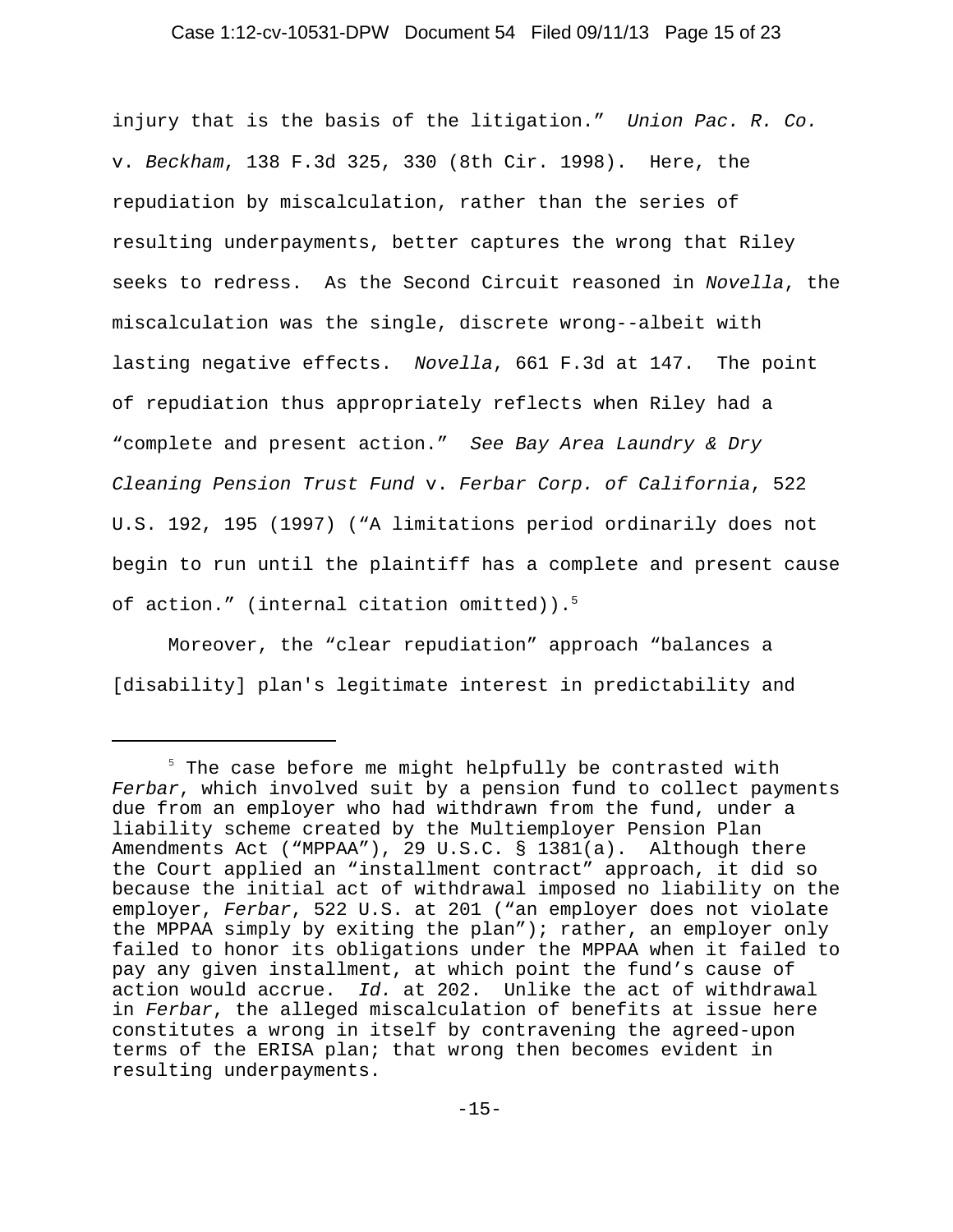## Case 1:12-cv-10531-DPW Document 54 Filed 09/11/13 Page 16 of 23

finality with a [beneficiary's] equally legitimate interest in having a fair opportunity to challenge a miscalculation of benefits once it becomes known--or should have become known--to him." *Novella*, 661 F.3d 128 at 147; *cf. Johnson* v. *Railway Express Agency, Inc.*, 421 U.S. 454, 463-64 (1975) (limitations period "inevitably reflects a value judgment concerning the point at which the interests in favor of protecting valid claims are outweighed by the interests in prohibiting the prosecution of stale ones"). Beneficiaries are allowed ample time to challenge miscalculations once they become aware of the adverse determination, and the plan is protected against the potentially indefinite limitations period created by the "installment contract" approach.

I recognize that Judge DiClerico in *Pierce* questioned whether the "installment contract" rule creates an indefinite limitations period because "the approach limits the insured's recovery to those individual payments as to which suit was brought before the limitations period expired." 307 F. Supp. 2d at 332. In this sense, the "installment contract" rule makes the adverse consequences for the plaintiff resulting from his delayed filing in some measure proportional to the length of the delay. But the limitations period is nevertheless "indefinite" in regard to the passage of time between the decision setting the amount of underpayments and the commencement of litigation to challenge

-16-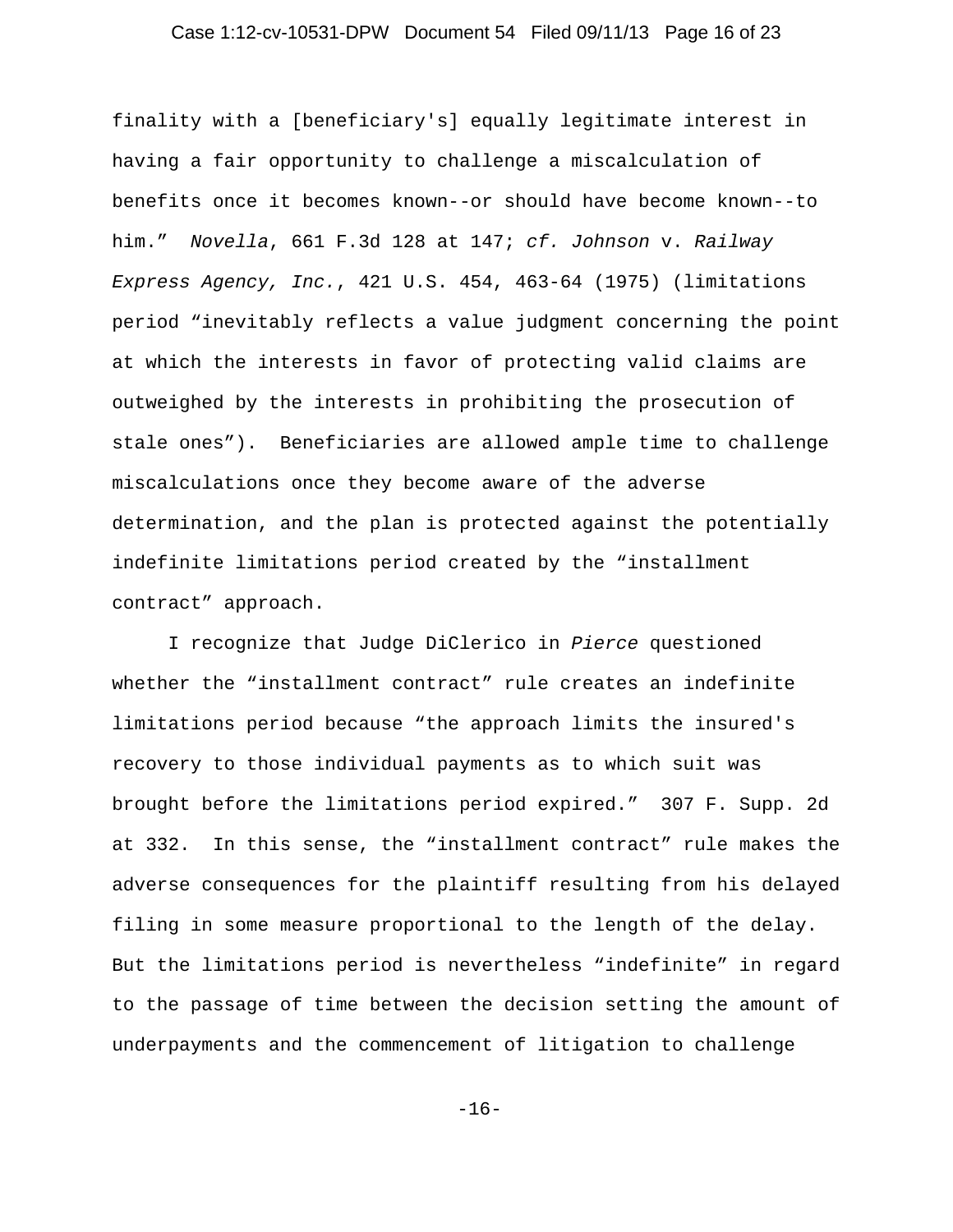## Case 1:12-cv-10531-DPW Document 54 Filed 09/11/13 Page 17 of 23

that decision. Applying the "installment contract" rule in this context thus fails to serve several basic purposes of a limitations period--namely, "to encourage rapid resolution of disputes" and to provide "repose for defendants." *Miller*, 475 F.3d at 522 (quoting *Romero* v. *Allstate Corp.*, 404 F.3d 212, 223 (3d Cir. 2005). An unduly long limitations period also raises the concern that relevant evidence will be lost or distorted by the time of adjudication, but concerns about "stale" evidence admittedly have less force in this setting, where MetLife could easily preserve the documents necessary to compute a benefits award as long as benefits are being paid. *Cf. D'Onofrio Const. Co.* v. *Recon Co.*, 255 F.2d 904, 908 (1st Cir. 1958) ("The function served by any statute of limitations is to give a defendant notice of the assertion of a claim against him before it has become stale, in order that the defendant may be duly warned to preserve his evidence if he wishes to contest the asserted liability.").

The "clear repudiation" approach is also consonant with the statute of limitations prescribed by ERISA for breach of fiduciary duty claims. As relevant here, 29 U.S.C. § 1113 requires a breach of fiduciary duty claim to be brought within "three years after the earliest date on which the plaintiff had actual knowledge of the breach or violation." In *Phillips* v. *Alaska Hotel & Rest. Employees Pension Fund*, 944 F.2d 509, 520

-17-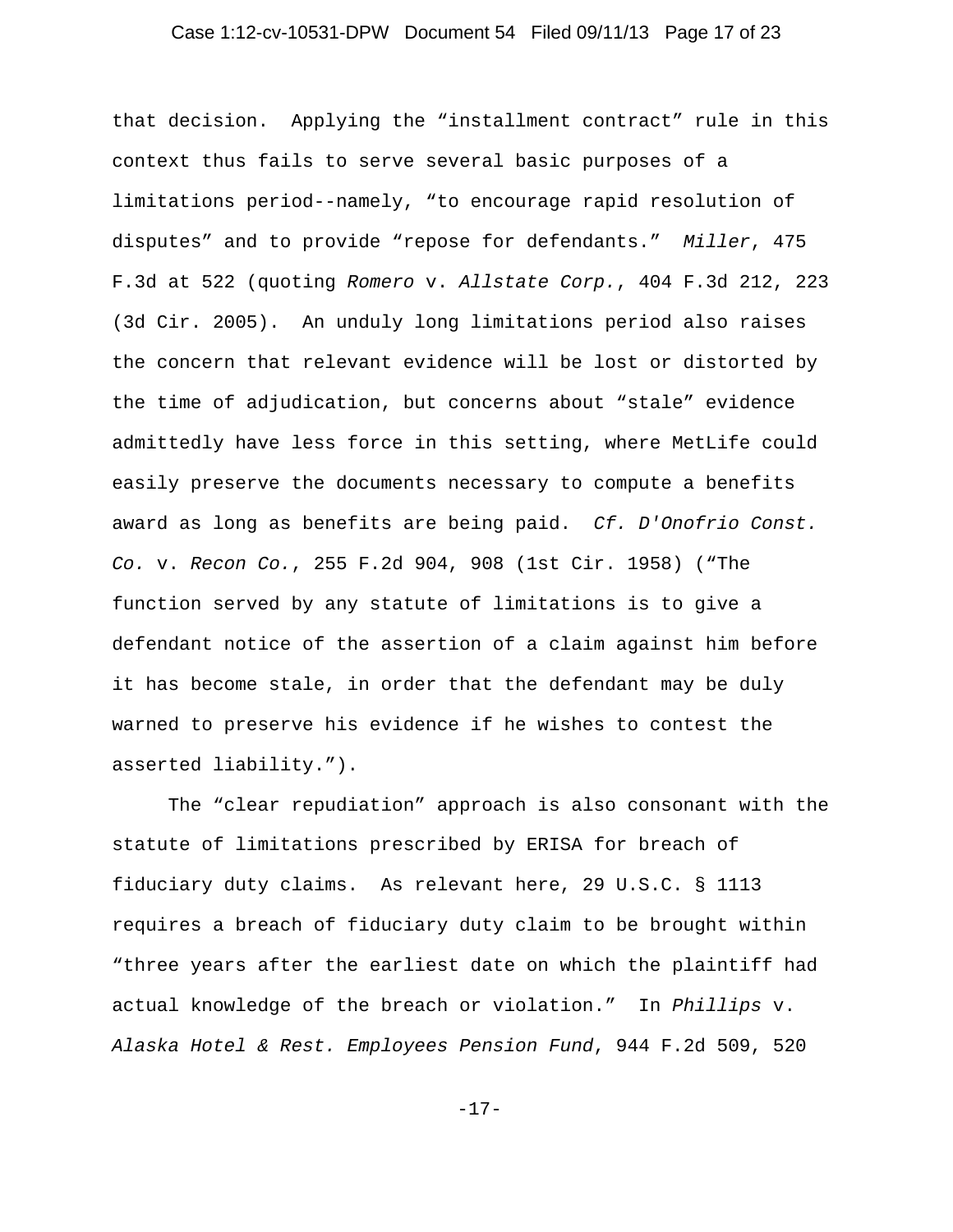## Case 1:12-cv-10531-DPW Document 54 Filed 09/11/13 Page 18 of 23

(9th Cir. 1991), the Ninth Circuit reasoned that in cases in which a series of breaches "were of the same character," then "once a plaintiff knew of one breach, an awareness of later breaches would impart nothing materially new." As a result, allowing the statute of limitations to run from breaches other than the first "essentially reads the 'actual knowledge' standard out of the statute." *Id.* As *Phillips* reflects, breach of fiduciary duty claims are just as easily susceptible to the argument that an "installment contract" or "continuing violation" approach is appropriate.

Although Congress spoke only to fiduciary claims, section 1113 reflects background policies of ERISA that should guide a judicially-crafted federal common law as to the accrual of nonfiduciary claims. As with section 1113, my refusal to apply an "installment contract" approach to non-fiduciary claims helps to ensure that the enforcement scheme does not impose unnecessary burdens on ERISA plan providers. *Cf. Conkright* v. *Frommert*, 130 S. Ct. 1640, 1649 (2010) (Congress sought to create system that does not "unduly discourage employers from offering [ERISA] plans in the first place" due to excessive "administrative costs, or litigation expenses" (modification in original; internal quotation and citation omitted)).

Riley complains that the refusal to apply an "installment contract" approach creates an asymmetry in the ability

-18-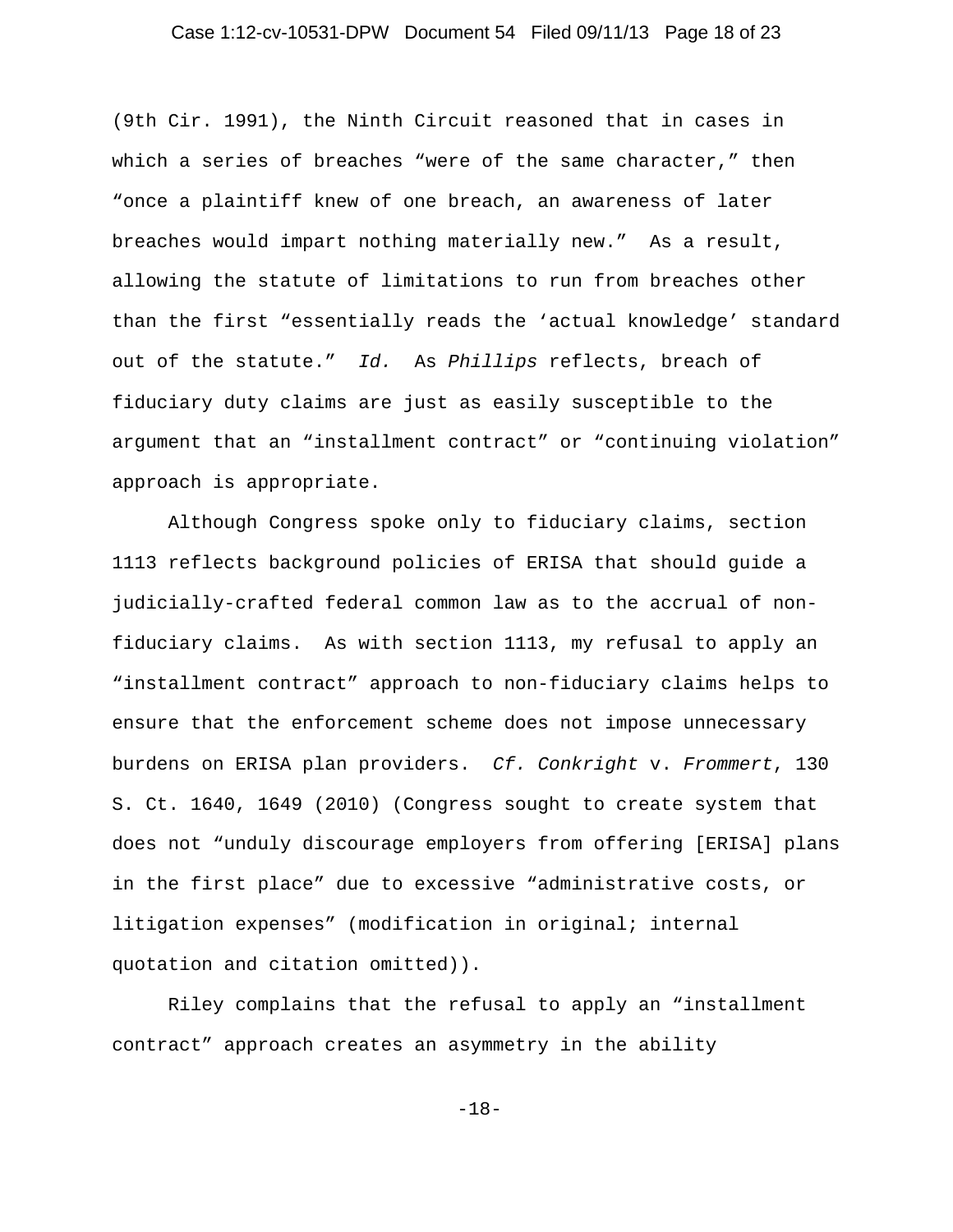## Case 1:12-cv-10531-DPW Document 54 Filed 09/11/13 Page 19 of 23

respectively of him and MetLife to obtain a remedy for incorrect payments. The benefits plan gives MetLife the right to recover overpayments by demanding a refund from the beneficiary or by reducing future benefits payments to offset past underpayments. Because the plan does not include a time limitation, Riley asserts that MetLife can recover overpayments even when it knew of the miscalculation more than six years earlier. Courts, however, may well refuse to assist MetLife in belated efforts to recover overpayments--either in a suit by MetLife to enforce a demand, or in an action by a beneficiary seeking to challenge untimely offsets. MetLife also disavows its ability to engage in belated recovery efforts. Such cases, however, must be decided if and when they arise. In the meantime, the potential asymmetry does not affect my resolution of this case. Contractual provisions giving MetLife broader rights to recovery of incorrect payments than those available to Riley under the civil enforcement provisions of ERISA may appear assymetrical, but they do not change my analysis of the point at which Riley's claim accrued.

Measured from MetLife's clear repudiation in 2005 of Riley's right to a greater amount of long-term disability benefits, this action, filed in 2012, is untimely under the applicable six-year statute of limitations.

-19-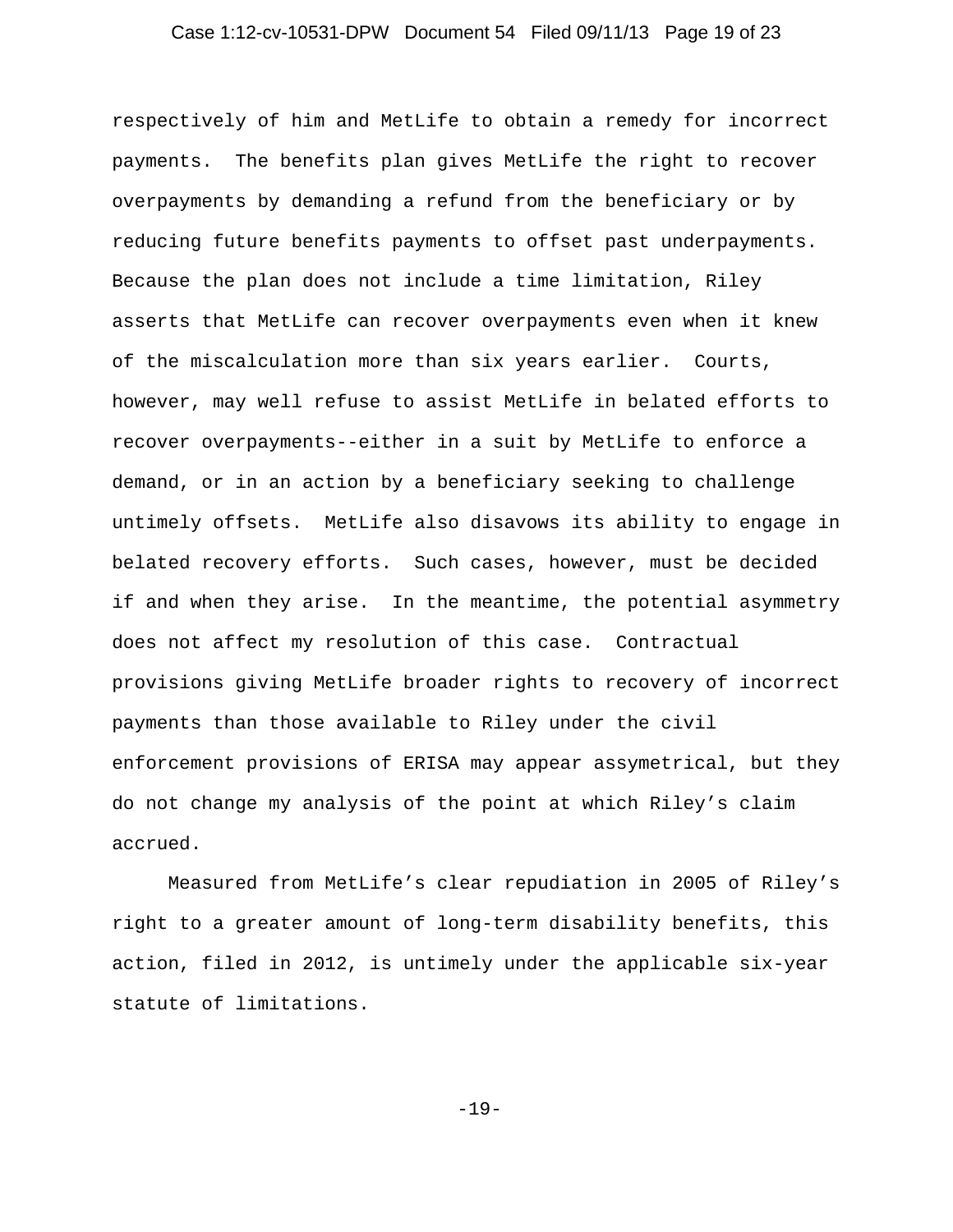#### **IV. EQUITABLE TOLLING**

I also find equitable tolling of the statute of limitations unavailable in this case. To justify tolling, Riley must "establish that extraordinary circumstances beyond his control prevented a timely filing." *Ortega Candelaria* v. *Orthobiologics LLC*, 661 F.3d 675, 680 (1st Cir. 2011).6 Such equitable relief is granted "sparingly." *Irwin* v. *Dep't of Veterans Affairs*, 498 U.S. 89, 96 (1990).

Riley argues that the purposes of a limitations period are not served by strict adherence to the statute of limitations where missteps by his former counsel appear to be the cause of the belated filings. Given Riley's earlier attempts at recovery, for example, MetLife cannot claim to be "surprised" by this action. *Cf. Order of R.R. Telegraphers* v. *Ry. Express Agency*, 321 U.S. 342, 348-49 (1944) (statutes of limitations "are designed to promote justice by preventing surprises through the revival of claims that have been allowed to slumber until evidence has been lost, memories have faded, and witnesses have disappeared"). For similar reasons, Riley says this is not a case in which he has "slept on his rights." *Cf. López-González* v. *Municipality of Comerío*, 404 F.3d 548, 555 (1st Cir. 2005)

<sup>6</sup> Tolling might also be appropriate if Riley were "materially misled into missing the deadline," *Ortega Candelaria* v. *Orthobiologics LLC*, 661 F.3d 675, 680 (1st Cir. 2011), but he makes no such allegation here.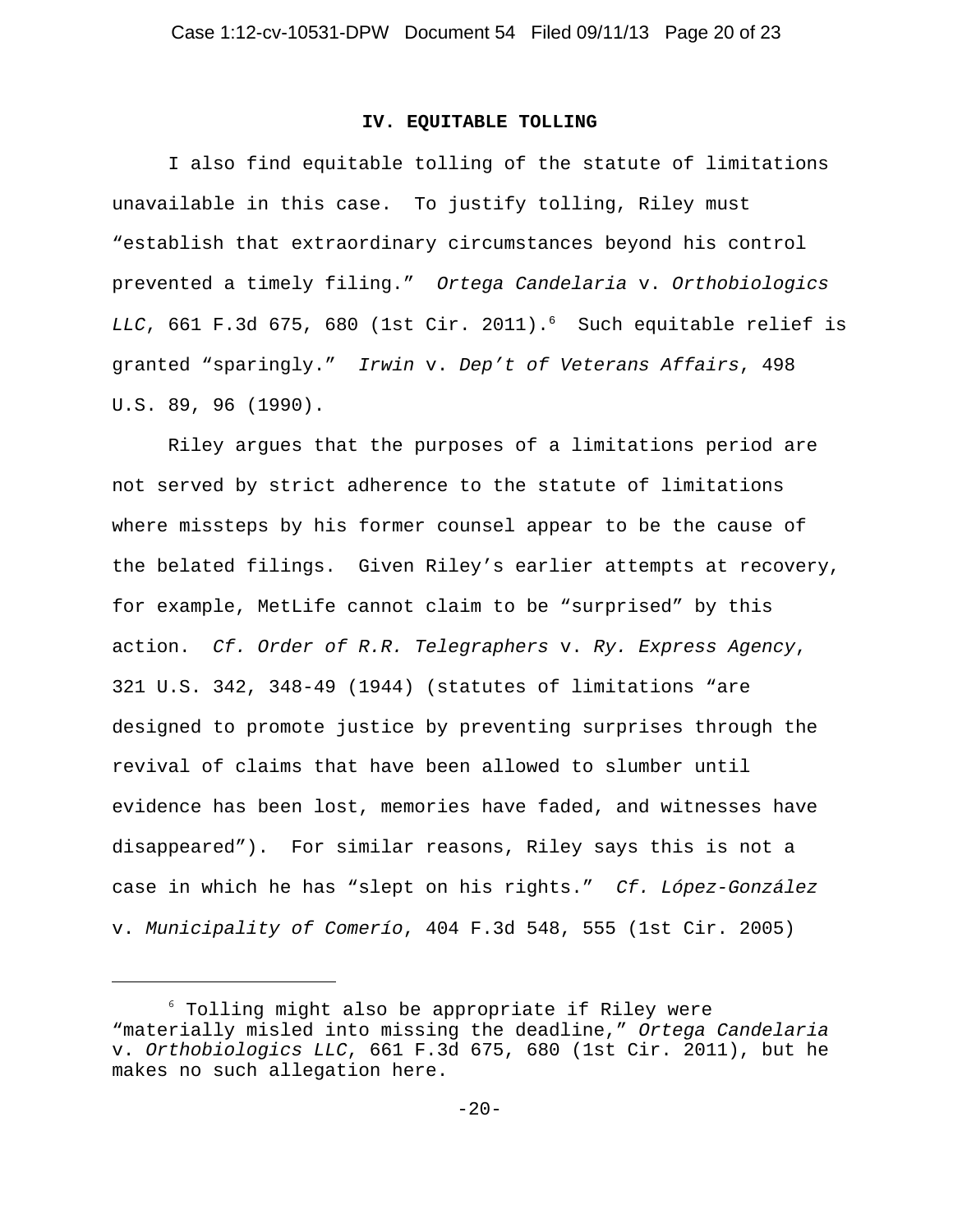## Case 1:12-cv-10531-DPW Document 54 Filed 09/11/13 Page 21 of 23

(limitations periods designed to "protect defendants against the prosecution of stale claims and to protect the courts from having to decide the merits of such claims when the plaintiff has slept on his rights" (internal quotation and citation omitted)). To the contrary, Riley says he has diligently pursued recovery for the alleged underpayments since the initial miscalculation. This suit is only untimely because his previous counsel failed to keep him abreast of developments in his preempted state court action, and then allowed his timely-filed federal court action to falter on procedural grounds.

To the extent Riley seeks equitable tolling based on substandard professional care by his previous counsel, it is clear that "the principles of equitable tolling . . . do not extend to what is at best a garden variety claim of excusable neglect." *Irwin*, 498 U.S. at 96; *see also Gayle* v. *United Parcel Serv., Inc.*, 401 F.3d 222, 227 (4th Cir. 2005) (finding that "attorney negligence--including allowing a client's case to fall through the cracks" does not present an "extraordinary circumstance" justifying equitable tolling). Riley's allegations about the behavior of his prior counsel are troubling, but do not present the extraordinary circumstances that might justify equitable tolling against MetLife. This is especially so given that, once Riley escalated his efforts to communicate with counsel in early 2011, a new complaint was filed in federal court

-21-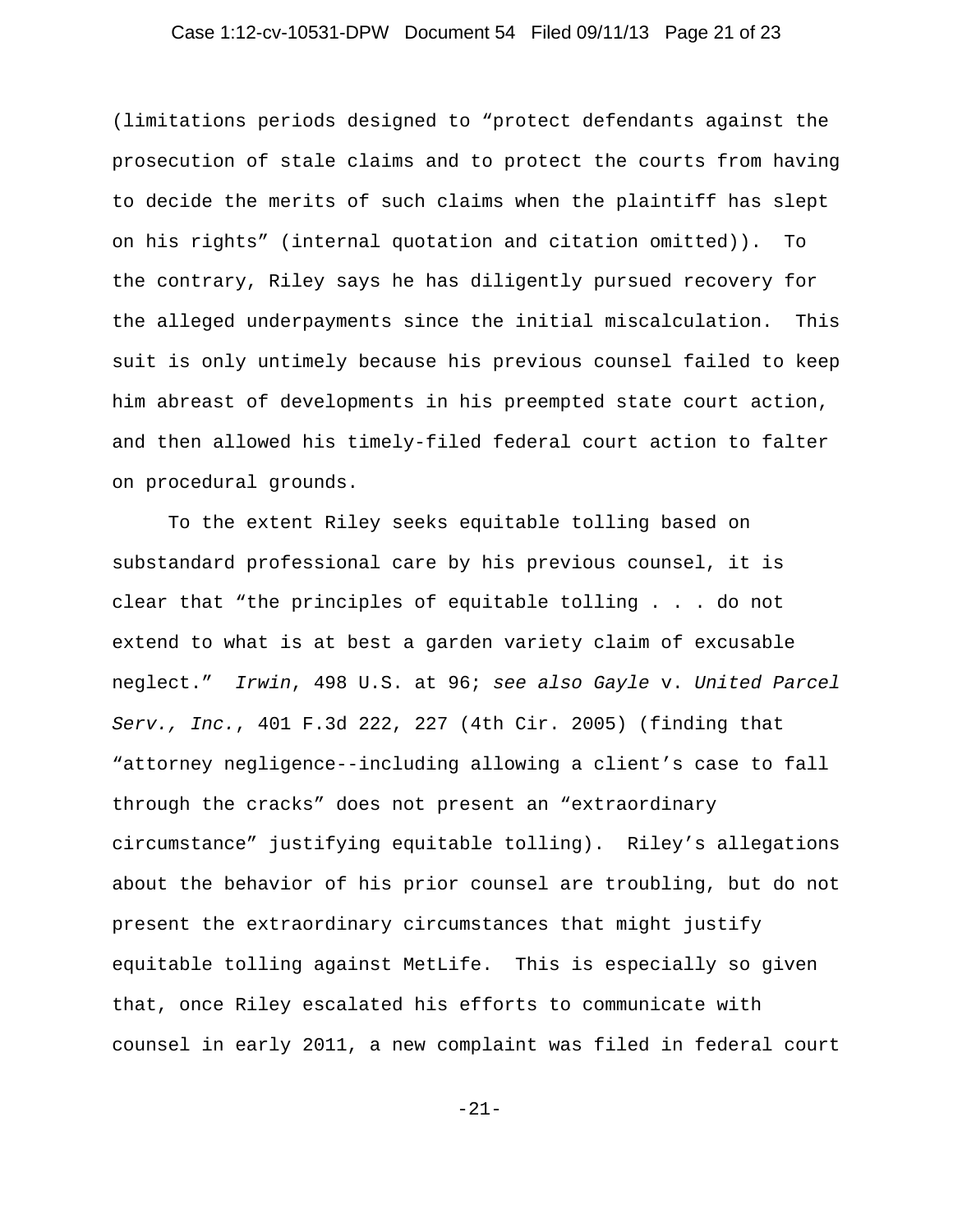## Case 1:12-cv-10531-DPW Document 54 Filed 09/11/13 Page 22 of 23

by March of that year. *Compare Holland* v. *Florida*, 130 S. Ct. 2549, 2564 (2010) (finding more than "garden variety neglect" when attorney failed to communicate with client over a period of years, and despite frequent attempts at communication by client).

Riley also argues that, even attributing all of counsel's actions to him, the earlier attempts at recovery are sufficient to toll the statute of limitations. Riley compares this case to *Burnett* v. *New York Cent. R. Co.*, 380 U.S. 424 (1965), where plaintiff brought a claim under the Federal Employers' Liability Act in state court shortly before the expiration of the limitations period, but the claim was dismissed for improper venue; after plaintiff re-filed in federal court, the Court found the action timely even though it was filed shortly after the limitations period had run. *Id.* at 434-35. *Burnett*, however, was primarily concerned with preventing lack of uniformity between FELA claims filed in states that would allow for transfer after a filing is made in an improper venue (where the action would remain timely following transfer), as opposed to states where re-filing would be required. *Id*. at 433-34. Such concerns about uniformity are absent here, however, because ERISA does not even prescribe a statute of limitations for claims to recover unpaid benefits. Moreover, Riley had ample time in which to bring his claim to recover benefits, and to correct

-22-